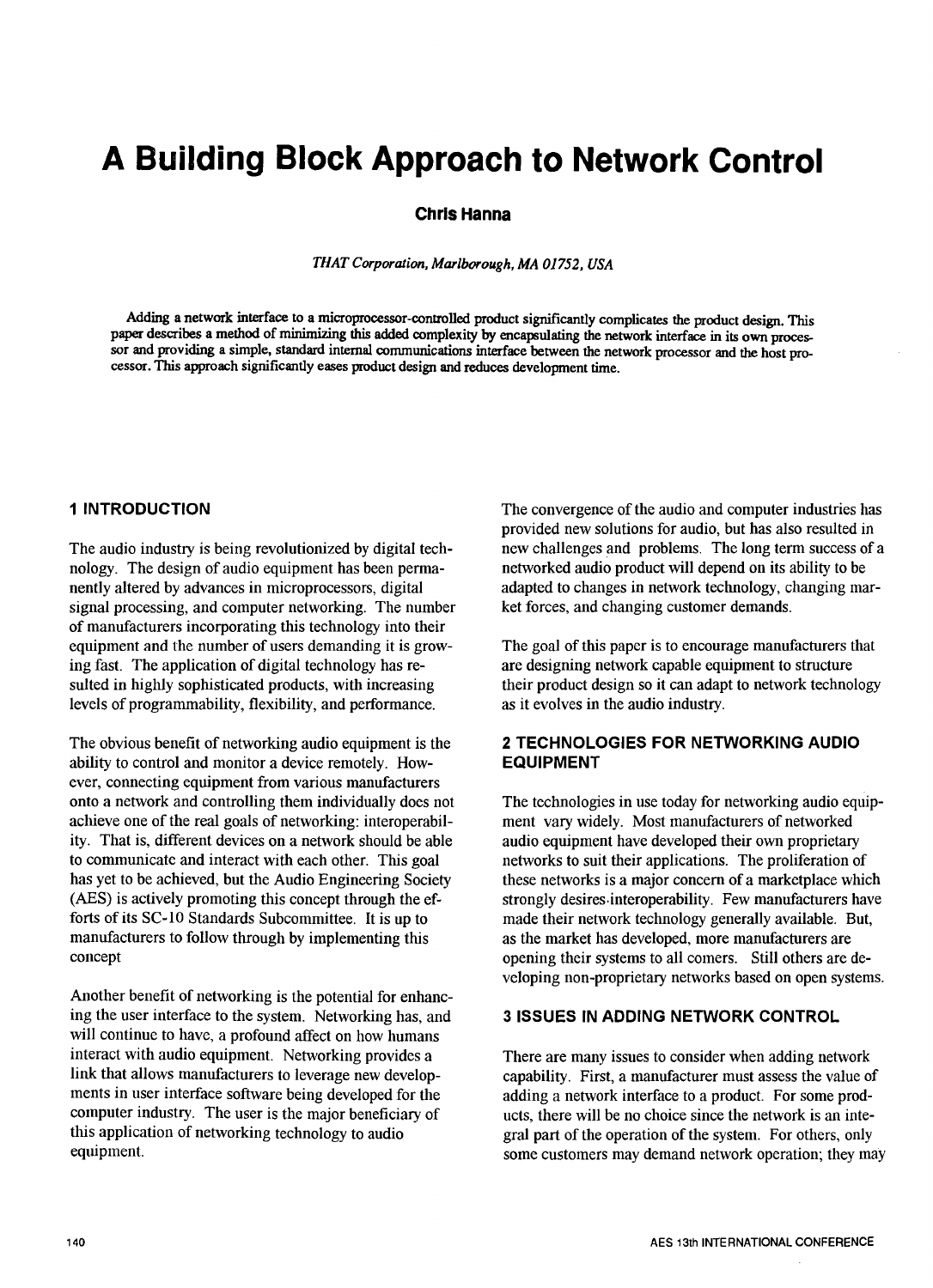be willing to pay additional costs to get it. When only **4 ENCAPSULATING THE NETWORK INTERFACE** some customers are demanding network capability, the cost of the network interface should not unduly burden the The essence of the building block approach to network<br>cost to customers who do not need this capability, for control is to encapsulate the network interface into a cost to customers who do not need this capability. for control is to encapsulate the network interface into a sepa-<br>many products, the cost to add network control will be suf-<br>rate physical module. This requires partitioni many products, the cost to add network control will be suf-<br>ficient to require that the network interface be an *option*,  $\qquad$  uct to physically separate the network functionality from ficient to require that the network interface be an *option*, we uct to physically separate the network functionality from not a standard part of the product.

Second, a manufacturer must consider the cost-benefit ra-<br>tio of network independence. This relates to how products providing the intelligence to handle low level communitio of network independence. This relates to how products can meet varying customer demands and be adapted to cations with the network. This achieves the goal of net-<br>changing technology. It is not always possible to know work independence since the network module may be changing technology. It is not always possible to know work independence since the network module may be which network the customer may require now or in the fu-<br>optional, and other modules for different network interwhich network the customer may require now or in the fu-<br>ture. Yet, products must accommodate current *and* future faces can be designed, provided they fit physically, electriture. Yet, products must accommodate current *and* future faces can be designed, provided the needs. For example, if a product is designed to accommo-<br>cally and in the software interface. needs. For example, if a product is designed to accommodate different network interfaces via a well defined slot in its rear panel, the final choice of network interface could<br>be left up to the customer, who will make a choice based because a single inexpensive microprocessor may not have be left up to the customer, who will make a choice based on the application at hand.

In the short term, the need for network independence is also driven by the proliferation of many different networks, each promoted as the *only* network which will really work for audio systems. Until an industry wide standard is adopted, manufacturers are well-advised to provide network interface options. Over the long term, advances in network technology will continue to be made. To accommodate this, the product design should be modu-<br>lar to facilitate plug and play for the short term, and intelligently designed for the long term, allowing different network interfaces to be plugged in without redesigning network interfaces to be plugged in without redesigning only added design complexity is that of defining the hard-<br>the product. This is what is meant by a *building block* ware and software interface between the host and n the product. This is what is meant by a *building block* ware and software interface between the host and network approach.<br>
processors. It should be noted that this approach works

Third, development time, product cost, and time to market are all interrelated concerns. By adopting a building block approach, the network interface design can be partiti*o*ned 4.1 Hardware Interface into a separately-developed, reusable piece of hardware and firmware. This significantly reduces development The choice of hardware interface depends on the data rate time and cost for future products, and can help reduce the host processor requires to move data to and from the time and cost for future products, and can help reduce the host processor requires to move data to and from the time to market. In more and mores cases, manufacturers entertainty. The interface chosen should minimize compl time to market. In more and mores cases, manufacturers network. The interface chosen should minimize complex-<br>are trading off higher product costs for shorter time to ity and cost, while fulfilling the required data rate. market. Central to this tradeoff is the application of avail-<br>ally, it would be based on some standard. For many<br>able advanced technology which increases product cost but<br>applications, a simple asynchronous serial interfac able advanced technology which increases product cost but reduces design time. Note that customers are often willing reduces design time. Note that customers are often willing ficient. A serial interface has several advantages: it is a<br>to accept the increased product cost in return for more relatively well-understood standard, it is alre to accept the increased product cost in return for more relatively well-understood standard, it is already incorpo-<br>flexibility and performance, as well as protection against rated in almost all embedded microprocessors, a flexibility and performance, as well as protection against rated in almost all embedded microprocessors, and it can<br>be implemented at very low cost. It's disadvantage is that

the intrinsic product functionality, and provide a standard, well-defined interface between the two sections at the **3.1 Network Independence hardware and software levels. Intrinsic functions are con**trolled by a host microprocessor, while the network inter-<br>face is a separate physical module with its own processor,

> the resources to handle both network and internal product functions. By separating these functions, the complexity of the hardware and software design is significantly reduced. In addition, the host and network code develop-<br>ment can follow parallel paths, which reduces development time. In terms of product cost, this approach potentially increases cost, however the cost increase is shifted towards users who require the network interface, the class most likely to be willing to pay for it.

Aside from the difficulties of designing hardware and soft-<br>ware to serve the product and the network themselves, the processors. It should be noted that this approach works extremely well for retrofitting an existing microprocessor-**3.2 Time to Market Controlled product to include network control.** In this case, minimal redesign will be required, allowing the in-

ity and cost, while fulfilling the required data rate. Ide-<br>ally, it would be based on some standard. For many be implemented at very low cost. It's disadvantage is that it is limited in data rate.

For more demanding applications, a parallel interface may be required. Standard parallel interfaces could be used,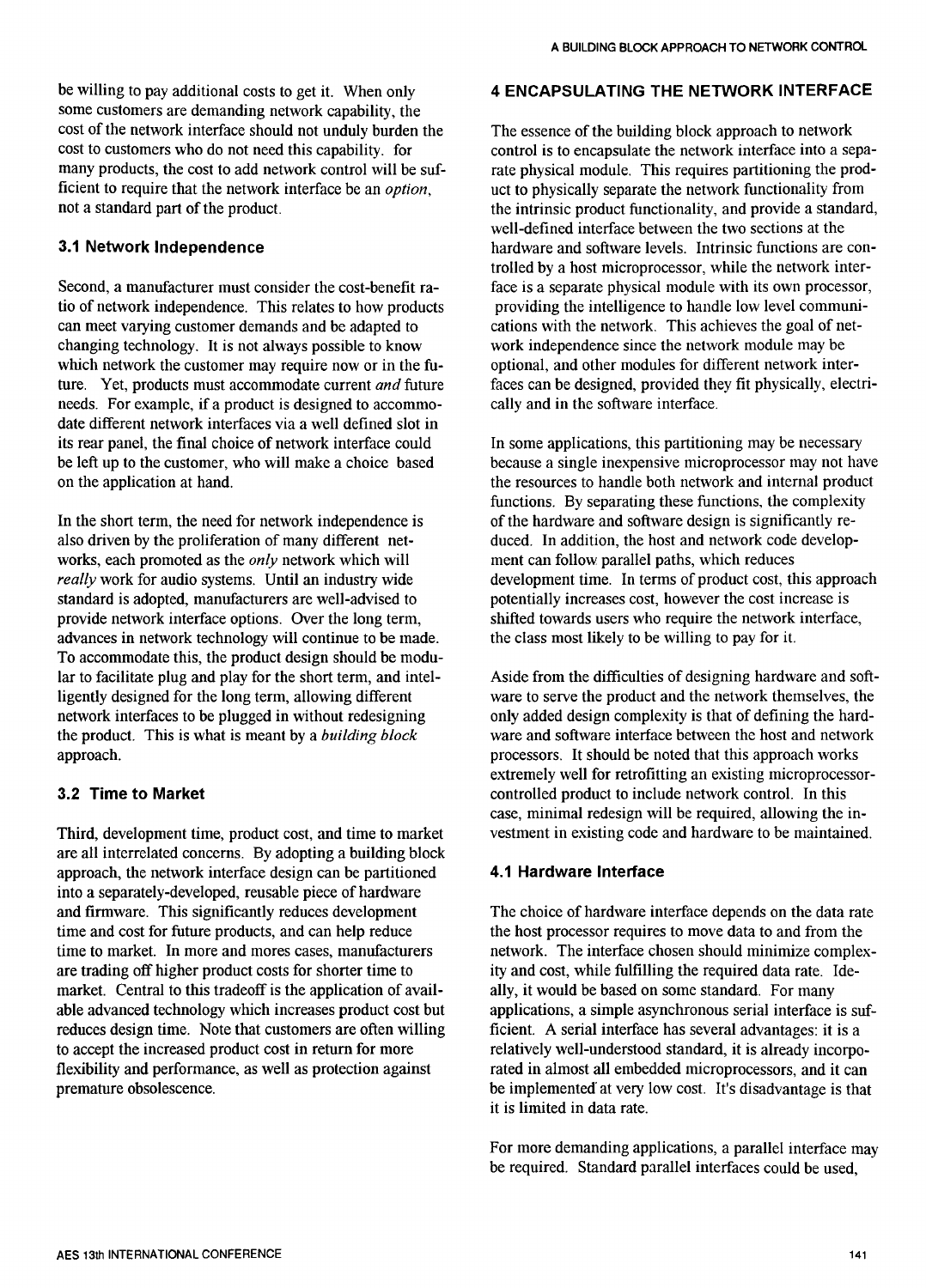such as SCSI or IEEE488, or non-standard interfaces 5.1 The Network Technology based on registers, FIFOs, dual p*o*rt memory, etc*.* The parallel interface has the advantage of higher throughput, MediaLink is a proprietary network technology offered for<br>but the additional hardware required usually results in license by Lone Wolf Corporation. An IC dubbed th but the additional hardware required usually results in license by Lone Wolf Corporation. An IC dubbed the higher implementation costs. Not surprisingly, the appro-<br>ML125K implements the network protocol, and, toget higher implementation costs. Not surprisingly, the appro-<br>priate choice will depend on the tradeoff between cost and<br>with support circuitry, forms the basic hardware required priate choice will depend on the tradeoff between cost and with support circuitry, forms the basic hardware required<br>to implement a MediaLink network device. Firmware de-<br>details and the implement a MediaLink network devic

Defining the software interface between the host and net-<br>work processors amounts to defining a communications mental decision was made to partition the design into a work processors amounts to defining a communications protocol. The protocol should be independent of the network interface itself, completely decoupling the host processor from the type of network interface. This protocol essor from the type of network interface. This protocol that the firmware development of the network module can and should be defined at the application layer, since could proceed in parallel with firmware for the base pr can and should be defined at the application layer, since could proceed in parallel with firmware for the base prod-<br>only data needs to be exchanged.<br>In is proved to be fortuitous, since the base product

approach in an ongoing effort to define AES-24, an object-based messaging protocol f*o*r control and monitor- *5*.*2* T*he Aud*i*o* D*ev*i*ce* It*se*l*f* ing. On the host side, the controllable and observable ele-<br>ments, referred to as objects, should be thought of as a ments, referred to as objects, should be thought of as a This design example is drawn from an audio product that database. This 'object database' can be accessed by a sim- was developed during 1994. The product is a single database. This 'object database' can be accessed by a sim-<br>ple set of messages. These messages essentially define the nel, four-way active crossover and signal processor that ple set of messages. These messages essentially define the nel, four-way active crossover and signal processor that protocol between the host processor and network uses digitally-controlled analog signal processing under protocol between the host processor and network uses digitally-controlled analog signal processing under<br>processor.<br>and network uses digitally-controlled analog signal processing under<br>processor.

The combination of the hardware and software interface netw*o*rk module have been developed. methods described above provides a f*o*undation for developing a network-capable device. The network module it-<br>self is effectively a bridge between the network and the controlled analog limiters on each output. Gain, rms self is effectively a bridge between the network and the controlled analog limiters on each output. Gain, rms intrinsic device functions. This approach supports net-<br>threshold and peak threshold of the limiters is set via intrinsic device functions. This approach supports net-<br>work interface work interface. The network also allows monitoring of<br>the network interface. The network also allows monitoring of<br>the network interface. work independence, since different network interface network interface. The network also allows monitoring of modules can be designed: each communicates with the output levels, gain reduction levels, and clipping status. h*o*st process*o*r using a common protoc*o*l. This allows a product to adapt with*o*ut being redesigned as new require- *5*.*3 Se*rial *vs*. *P*a*r*all*e*l Int*erf*a*ce* ments or netw*o*rk technol*o*gy emerges.

This section describes an example design of a networked To make remote displays appear smooth, level data is re-<br>product in the context of the issues and methods discussed ported to the network every 50 ms (20 updates/s). product in the context of the issues and methods discussed ported to the network every 50 ms (20 updates/s). All the above. This section emphasizes the hardware and software clip indicators require another byte at the same above. This section emphasizes the hardware and software clip indicators require another byte at the same report rate.<br>
interface between the host processor and the network mod-<br>
Each of the four gain, rms threshold, and p ule, and the design decisions that were made during the project. In this example, MediaLink<sup>1</sup> was chosen as the parameters, 10 updates per second is allowed, for a total of network, based on the customer's requirement. 120 updates per second. (Note: if only one control pa-

to implement a MediaLink network device. Firmware development tools are available to define the network acces-**4.2 Software Interface** side side control and monitor elements for the device.

host processor and a separate network module with its own processor. This partitioning was chosen largely so uct. This proved to be fortuitous, since the base product firmware eventually ended up taking most of the available One way to define this protocol is to use an object-based host microprocessor resources, which would have left little approach. The AES SC-10 subcommittee has taken this for the substantial demands of the network processor for the substantial demands of the network processor.

network control: A rear panel slot accepts an optional network module. Both MediaLink and RS-232 versions of the

output levels, gain reduction levels, and clipping status.

To choose the required hardware interface, the data rate **5** A DESIGN EXAMPLE for controlling and monitoring the device was determined. Output and gain reduction levels each require one byte. Each of the four gain, rms threshold, and peak threshold<br>parameters requires one byte. For each of these control 120 updates per second. (Note: if only one control parameter is being changed, it can be updated up to 120 times per second.) Finally, messages between the host processor and network processor require three bytes of overhead per message.

 $\mathbf{I}$ MediaLink is a trademark of Lone Wolf Corporation.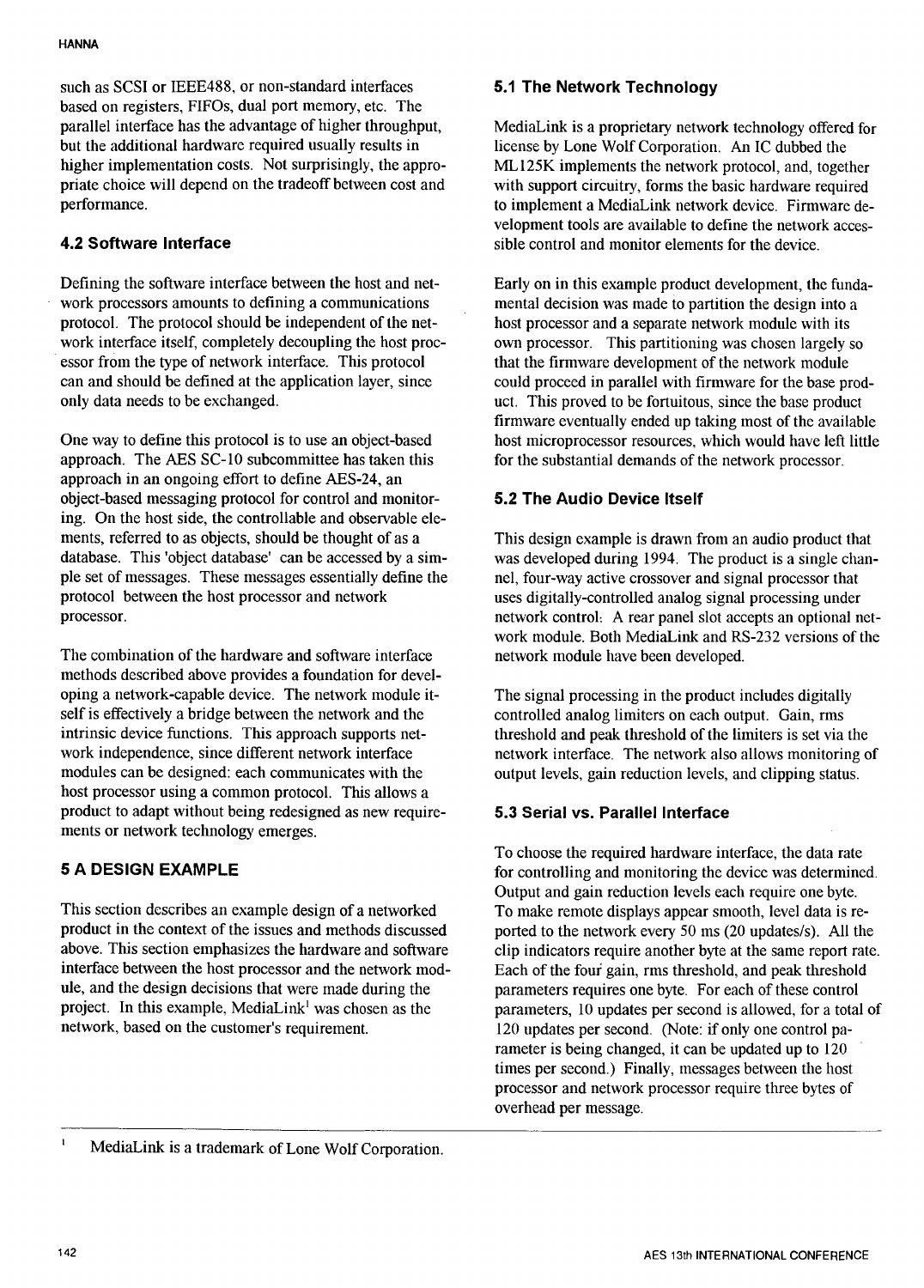for control and monitoring of this device of 840 bytes per board which second. This equates to 8400 bits per second for a stan-<br>audio device. second. This equates to 8400 bits per second for a standard asynchronous serial link. Based on this rate, a fullduplex asynchronous serial interface running at 9600 bits The RS-232 version of the "network" module does not<br>per second was chosen. This provided some extra band-<br>guport a network as such. It's purpose is to allow a us per second was chosen. This provided some extra band-<br>who does not have access to a MediaLink network to provident of the communications overhead.

audio device itself has its own host CPU, with built-in UART. The MediaLink network module carries its own CPU (MLI25K) which takes care of all communication *7 S*O*F*T*WARE I*N*TERFACE* with the network. The RS-232 version of the "network" The freedom of this approach allows the product designer col. The controllable and observable elements in the to select the host processor based exclusively on the audio device are organized into an object database. All co to select the host processor based exclusively on the audio device are organized into an object database. All product's needs. This allows a designer to work with fa-<br>nication with an object is done through messages. product's needs. This allows a designer to work with familiar hardware and software tools, and protects an existing investment in hardware and software when *7.*1 *Se*t *and Get* redesigning a device to add network control.

The hardware interface between the host processor and the network module is based on the serial link described. network module is based on the serial link described When the set message is received, the object extracts the above. In the audio device itself, the host processor con-<br>data and performs those functions associated with ch trols the gain, rms threshold, and peak threshold for each of the four channels. It also monitors the output levels, clip indicators, and computes the gain reduction levels for A get message is sent to an object to command it to return each of the four channels. A host processor with an on-<br>its current state. The data is sent back in a m

chip UART was chosen to reduce cost and complexity.

The MediaLink network module consists of the transceivers, and a sepa processor. UART driver firmware was developed The network module was designed as a general pur-

pose, standalone device, so



who does not have access to a MediaLink network to program various parameters within the audio device. It con-**5.4 Partitioning the Product** sists of relatively simple level-translator ICs, and is designed to interface to one (and only one) external com-Figure 5-1 illustrates the partitioning of the product. The puter at a time. For compatibility, it's form factor is iden-<br>audio device itself has its own host CPU, with built-in tical to that of the true network module.

module does not use a CPU (it merely provides hardware The software interface between the host and network proc-<br>translation from the RS-232 to the internal serial link). essors is based on a simple object-based messaging essors is based on a simple object-based messaging proto-<br>col. The controllable and observable elements in the

In this simple protocol, there are two types of actions that *6 HA*R*DWARE I*N*TE***R***FACE* can be performed on an object, "set" and "get." The set message is sent to an object to command it to assume a new state. The message contains new data for the object. data and performs those functions associated with changing its state.

its current state. The data is sent back in a message from



Figure 5-1. Block Diagram of the Example Product